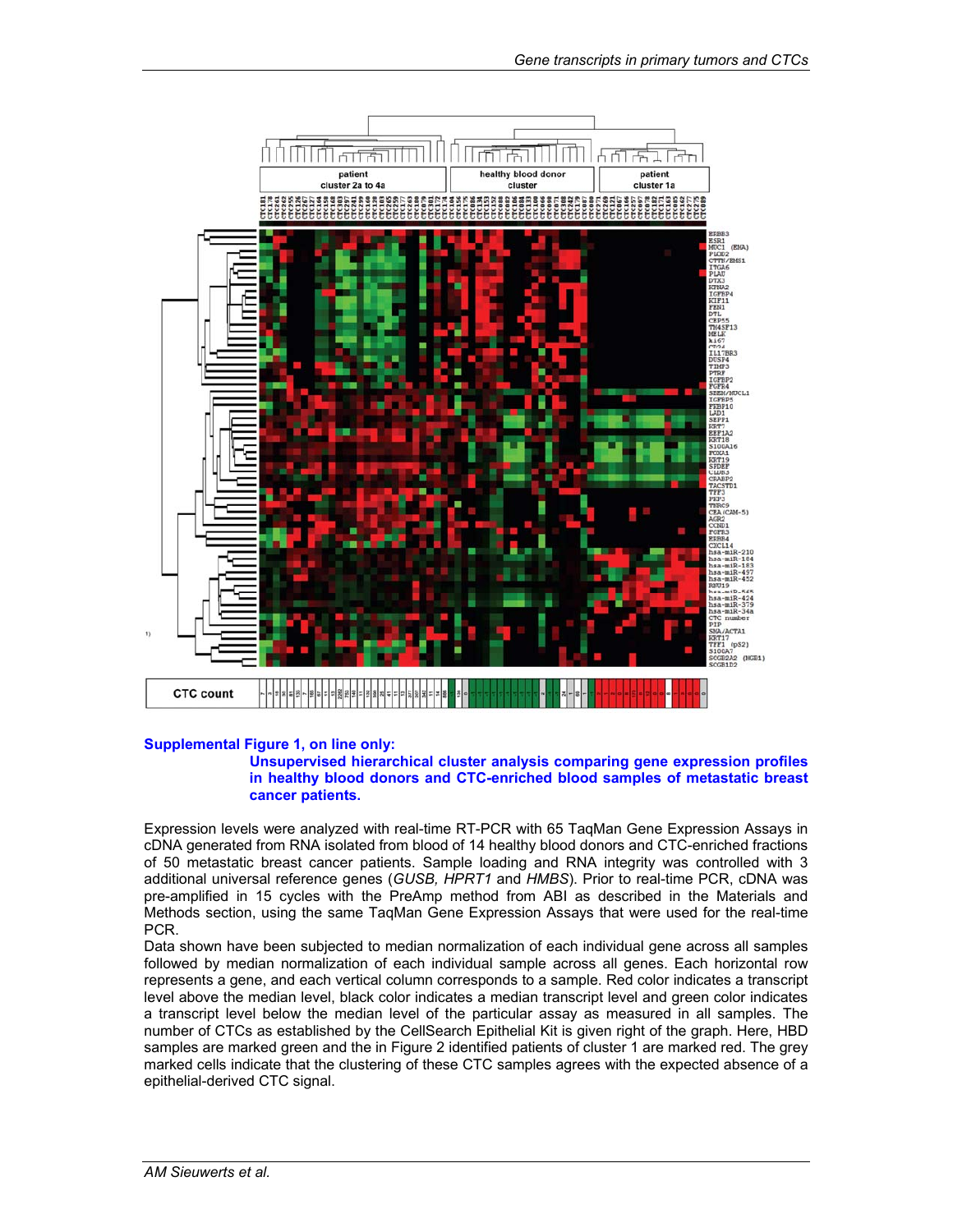

### **Supplemental Figure 2: Gene expression profiles of cells from breast cancer cell lines compared with those of HBDs before and after mixing with breast cancer cells.**

Gene expression profiles of cells from four different breast cancer cell lines were compared with those of HBD samples of 5 different healthy volunteers and a HBD sample of a healthy volunteer in which RNA of the 4 different tumor cell lines were spiked. For the first, RNA of cells from 4 different human breast cancer cell lines in a final quantity equivalent to approximately one CTC (~10 pg) was analysed. For the latter, 20% of the RNA isolated after CellSearch from 7.5 mL blood of five individual HBDs was analysed and RNA isolated from 7.5 mL blood of a sixth HBD was aliquoted in 5 equal parts, of which 4 aliquots were spiked with RNA from the 4 different human breast cancer cell lines in a final quantity equivalent to approximately one CTC (~10 pg) per 1.5 mL blood. Following pre-amplification and realtime PCR, the gene expression levels were compared with those of the separate cell lines and the unspiked HBDs. Gene expression levels using our CTC-specific set of 55 TaqMan Gene Expression Assays and 10 TaqMan Human MicroRNA Assays were normalized as described in the Materials and Methods section. Prior to comparison by principal component analysis (PCA), the delta Ct leukocyte cut-offs as identified in our clinical cohort of 50 breast cancer patients was applied.

Six different HBDs without CTCs after CellSearch enrichment, *rectangles*.

RNA equivalent to 1 reference cell in the absence of HBD: CAMA-1, *open circle*; SKBR-3, *open upward triangle*; MDA-MB-231, *open diamond*; ZR75.1, *open down-ward triangle*.

RNA equivalent to 1 reference cell mixed with RNA obtained from 1.5 mL CellSearch-enriched blood from a HBD: CAMA-1, *shaded circle*; SKBR-3, *shaded up-ward triangle*; MDA-MB-231, *shaded diamond*; ZR75.1, *shaded down-ward triangle*.